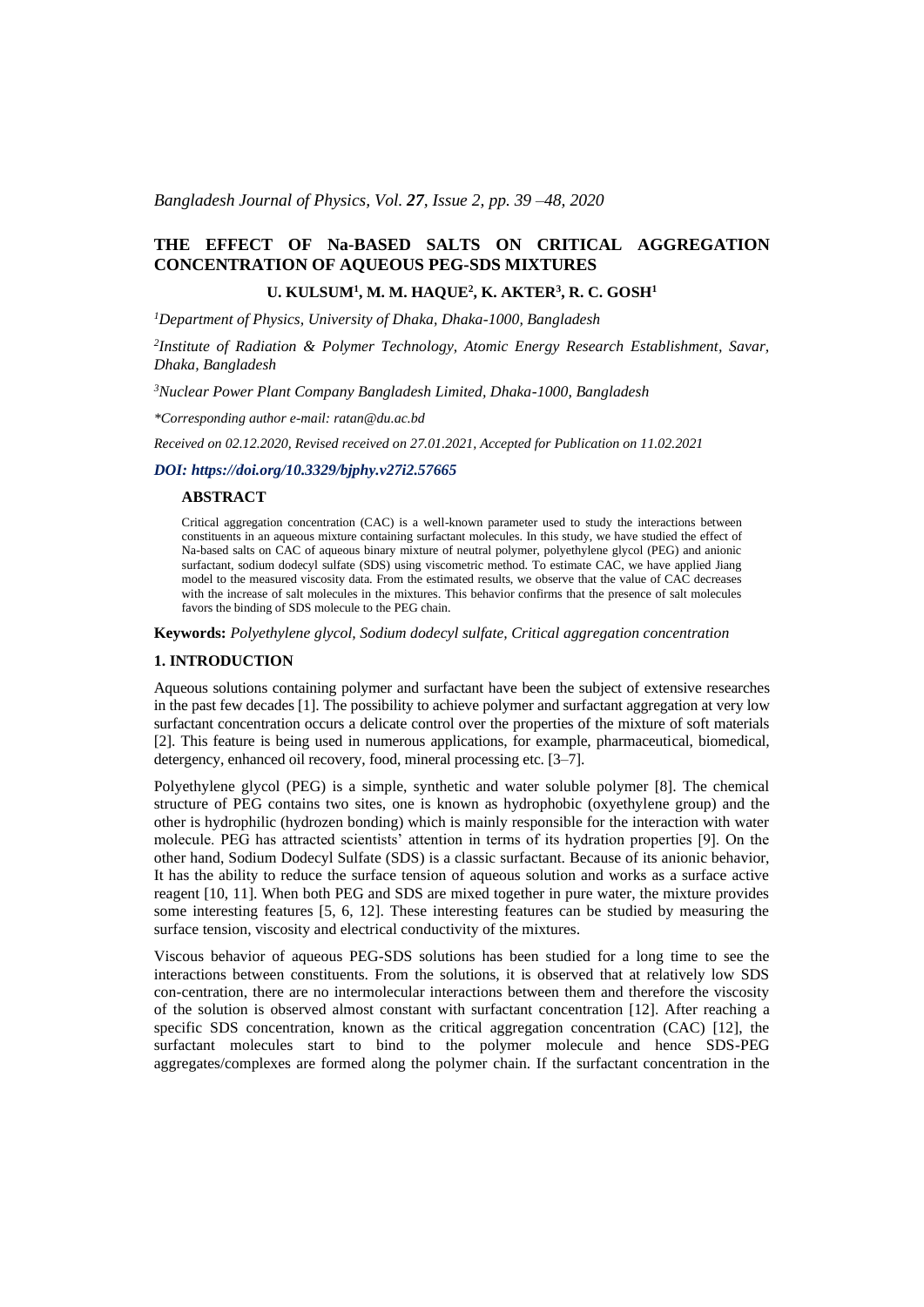solution is increased further, the binding amount will also be increased and at a certain concentration free micelle will form and the concentration is referred to as critical micelle concentration (CMC) [5]. At CMC, the hydrophobic group of the surfactant is directed towards the interior of the cluster and the hydrophilic group is directed towards the solvent then a micelle formation is occurred. If we increase the surfactant concentration further from CMC in the solution, a saturation point called polymer saturation point (PSP) has been reached. At PSP, maximum possible number of miceller aggregates have been observed. After reaching the PSP, if SDS concentration increases in the solution, viscosity of PEG-SDS mixture decreases. In the meantime, to understand the physics behind this aggregation from both qualitatively and quantitatively Jiang et al. [6] developed a model using Cabane polymer-micelle model [13, 14] for binary PEG-SDS mixture and studied the viscous behavior of PEG-SDS mixture successfully. But to the best of our knowledge, the effect of Na-based salts on the mentioned parameters, especially on CAC, has not been studied yet.

In this research, therefore, we have studied the viscous behavior of PEG-SDS-salts mixtures using Ubbelohde viscometers and then applied the modified Jiang model to estimate CAC concentration.

This paper is organized in the following ways. The layout of the paper is as follows: In section 2 we have described the used samples and experimental method in brief. In section 3 we have presented our obtained results and then discuss them with arguments in the section. Finally, in section 4 we have concluded this study.

## **2. EXPERIMENTAL**

### *2.1. Sample*

Polyethylene glycol (PEG) of molecular weight 6000 g/mol, sodium dodecyl sulfate (SDS) of molecular weight of 288.37 g/mol, salts NaCl and NaI purchased from Sigma-Aldrich. All purchased samples have been used without further purification. To prepare aqueous solutions of PEG-SDS-salts, used nanopure water was collected from Centre for Advanced Research in Sciences (CARS), University of Dhaka. Ubbelodhe viscometers were used to measure the relative viscosities of PEG, PEG-SDS mixtures and PEG-SDS-salts mixtures in nanopure water. The weight of the samples was measured with SHIMADZU weighing balance AY220 which had the accuracy of measuring a sample within  $\pm 0.0001$ g. For measuring solutions of different  $\mu$ L ranges, we have used eppendorf research plus volumetric pipettes. For dissolving both SDS and PEG with and without salt molecules in nanopure water properly, a 78-1 Magnetic Hotplate Stirrer has been used. A temperature controlled water bath of J.P. Selecta was used to control the temperature of the solutions. This instrument can control the desired temperature within  $\pm 0.10C$ .

# *2.2. Preparation of solutions*

At first, the base aqueous solutions of PEG, SDS and salts were prepared. Then, we have taken the appropriate amount of base solutions to make desired binary (PEG-SDS) and ternary (PEG-SDSsalts) mixtures for viscosity measurement. For example, 50 ml solution of 2.0 mM SDS 3.5 mM PEG and 0.01 M NaCl, we have used base solutions of 400 µL of 0.25 M SDS, 7000 µL of 0.025 M PEG, 5000 µL of 0.1M NaCl and 37600 µL nanopure water. All solutions used in this study were freshly prepared from the base solutions using a magnetic stirrer for 1-2 hours to form a consistent homogeneous solution at a low rotation per minute to avoid any mechanical degradation. Prior to all measurements, the solutions were carefully handled for not being exposed by dust. After preparing, all these solutions were kept at least 24 hours before taking data.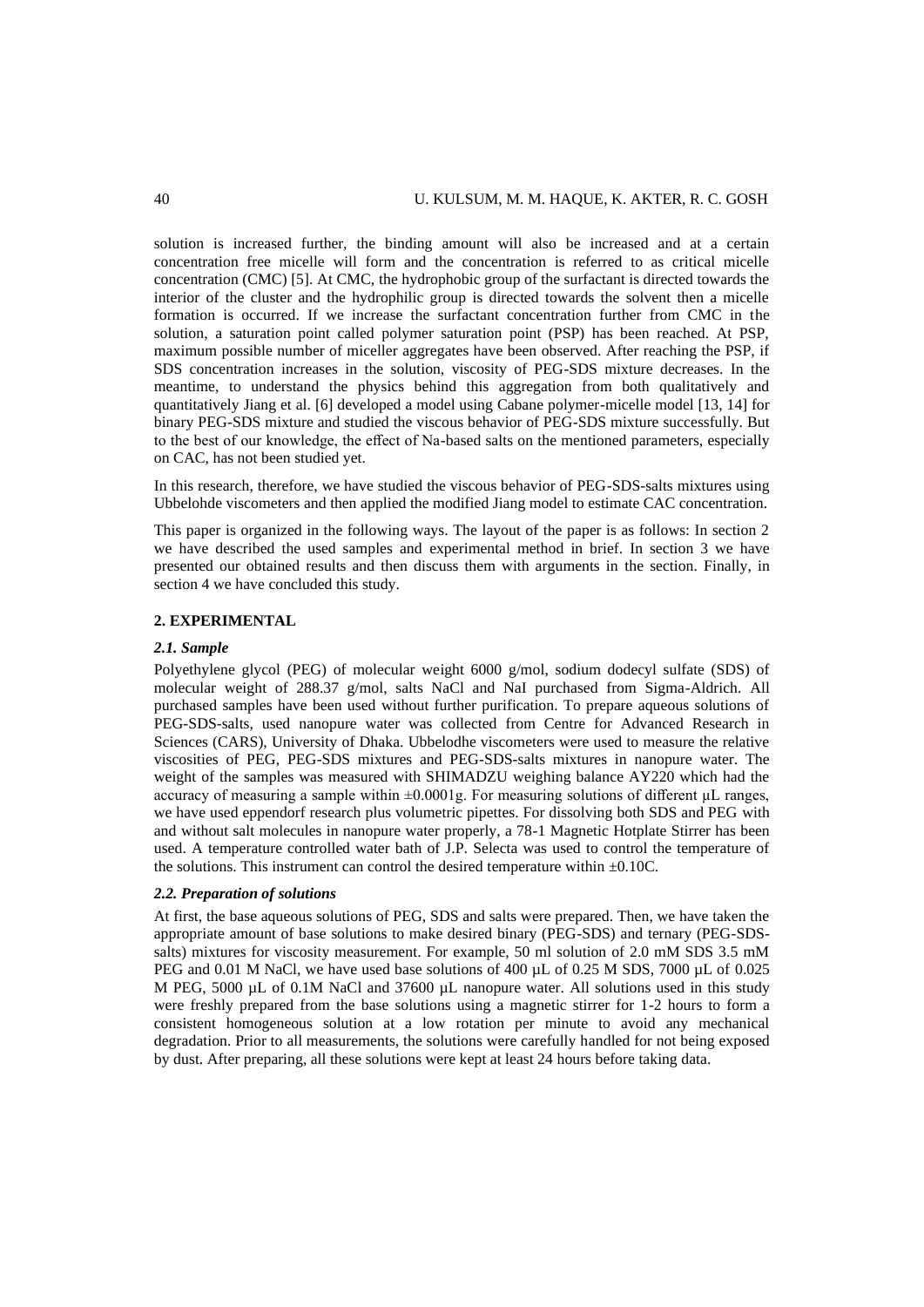### *2.3. Calibration and measurement*

Since we have used a new setup for the measurement of PEG-SDS-salts mixture, we need calibration of our instrument as well. Viscometer precision bath with Ubbelodhe viscometers (Model: VB-1423), purchased from a project of the Ministry of Science and Technology (MOST), has been used for measuring the relative viscosities of prepared solutions. The relative viscosities  $n_r$  of PEG, SDS, PEG-SDS mixtures and PEG-SDS-salt mixtures in nanopure water have been measured using Ubbelohde viscometers. The viscometers have been placed into a temperature controlled water bath. The accuracy of the temperature measurement was within  $\pm 0.10C$ . The prepared solutions were allowed to flow freely down. During the flow, the efflux time of lower meniscus of the solution from upper demarcation line to that of lower one was recorded using a stopwatch and this time was denoted as *t* and the time required for nanopure water to flow through the capillary tube was denoted as *t*0. The relative viscosity of each PEG-SDS mixtures and PEG-SDS-salt mixtures in nanopure water were calculated from their ratio. Mathematically,

$$
\eta_r = \frac{\eta}{\eta_0} = \frac{t_\rho}{t_0 \rho_0} \tag{1}
$$

Where *t* and  $\rho_0$  are the efflux time and density of the pure liquid. For very dilute solution, we can write  $\rho = \rho_0$  and therefore Eq. (1) becomes

$$
\eta_r = \frac{t}{t_0} \tag{2}
$$

For instrumental calibration, we have measured the relative viscosities of PEG of molecular weight 6000 g/mol at temperature 25.15 °C. Then we have compared the measured data with another experimental data [7] from the available literature. A comparison of both data is listed in following Table 1.

| $C_p$ (gcm <sup>3</sup> ) | $n_r$ | $\eta$ (mPa.s) | $\eta$ (mPa.s)[7] |
|---------------------------|-------|----------------|-------------------|
| 0.0038                    | 1.065 | 0.945          | 0.949             |
| 0.0106                    | 1.192 | 1.058          | 1.061             |
| 0.0302                    | 1.629 | 1.445          | 1.440             |

**Table 1**: Relative viscosity of PEG of molecular weight 6,000 g/mol at 298.15 K.

From the Table 1, we have seen that the measured data using our setup is almost consistent with literature data within experimental error. This consistency confirmed that our instrumental setup has been working properly. For each concentration of the solution, the flow time of both solution and solvent were taken at least three times to avoid parallax error. The error bar of the measured solution was ±0.01 mPas.

## **3. RESULTS AND DISCUSSION**

In this section, at first, we have presented measured relative viscosity data of PEG and PEG-SDS mixtures with and without salts at temperature 303 K for molecular weight of PEG 6000 g/mol. Then, we have applied Jiang [6] model to the measured data to estimate CAC of the considered mixtures. Based on the obtained results, finally, we discuss the probable reason behind the interactions among the constituents in the mixture.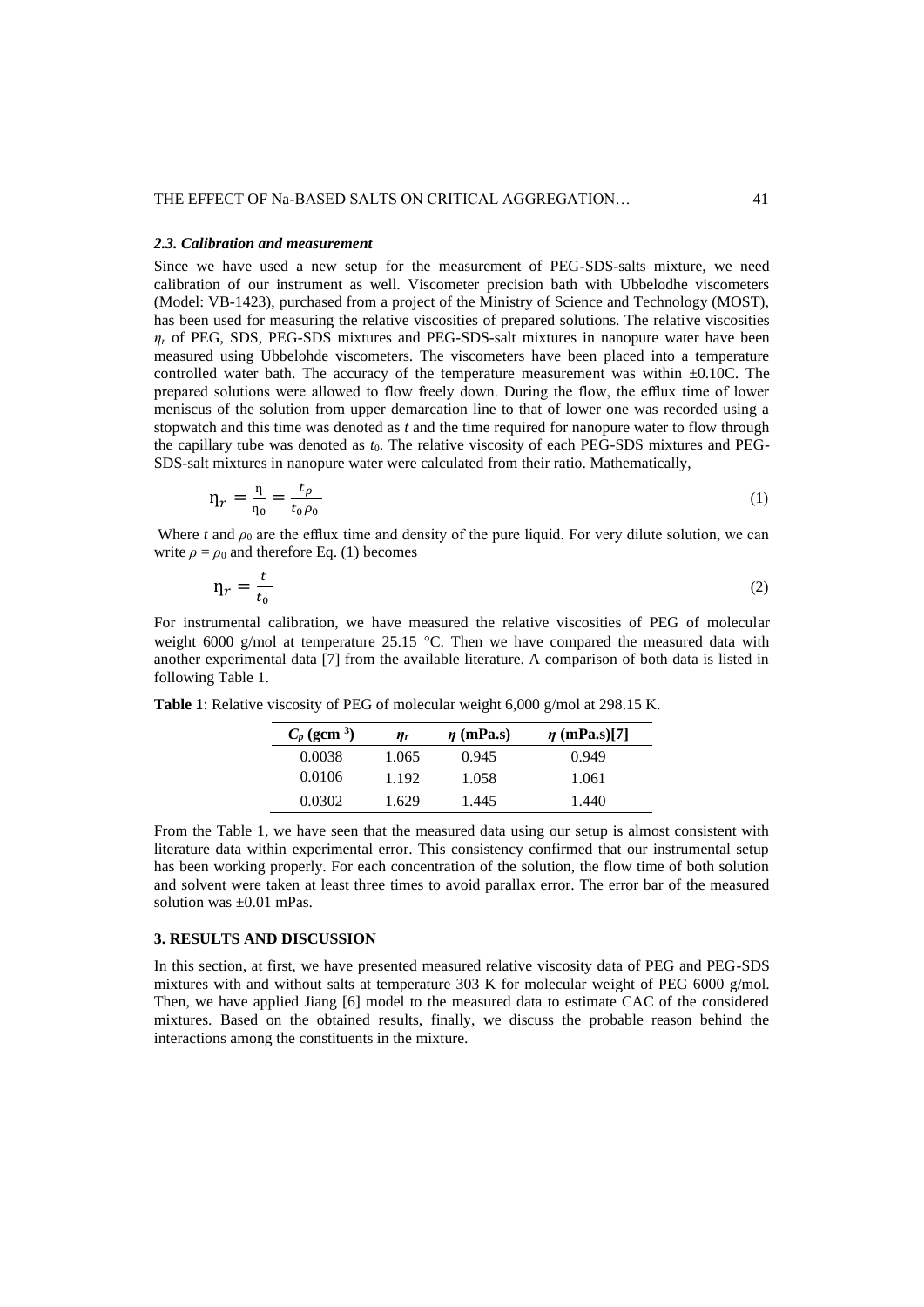We have used Ubbelohde viscometers to measure viscosity. The relative viscosity (*η*r) of the binary and ternary mixtures including the solvent viscosity  $(\eta_0)$  have been measured using the flow time ratio according to Eq. (2) [15]. The obtained data are presented in Table 2, Table 3 and Table 4.

|            |                  | PEG(6K)          |        |
|------------|------------------|------------------|--------|
| $C_s$ (mM) | $1.0 \text{ mM}$ | $2.1 \text{ mM}$ | 3.5 mM |
| 6.0        | 1.130            | 1.261            | 1.455  |
| 8.0        | 1.132            | 1.263            | 1.457  |
| 10.0       | 1.130            | 1.265            | 1.459  |
| 11.0       | 1.136            | 1.270            | 1.463  |
| 12.5       | 1.144            | 1.286            | 1.490  |
| 14.0       | 1.147            | 1.294            | 1.506  |
| 15.0       | 1.150            | 1.302            | 1.520  |
| 17.0       | 1.158            | 1.316            | 1.546  |
| 18.0       | 1.166            | 1.333            | 1.571  |
| 20.0       | 1.171            | 1.339            | 1.589  |
| 22.0       | 1.169            | 1.336            | 1.578  |
| 24.0       | 1.167            | 1.332            | 1.569  |

**Table 2**: Relative viscosity data for PEG - SDS mixture with SDS concentrations at 303 K.

**Table 3**: Relative viscosity data for PEG-SDS-NaCl mixture of 6000g/mol with different NaCl concentrations.

| $C_s(mM)$ | NaCl(0.01M)      |                  |                  | NaCl(0.05M)        |                          |                  |  |
|-----------|------------------|------------------|------------------|--------------------|--------------------------|------------------|--|
|           | $1.0 \text{ mM}$ | $2.1 \text{ mM}$ | $3.5 \text{ mM}$ | 1.0 <sub>m</sub> M | 2.1 <sub>m</sub> M       | $3.5 \text{ mM}$ |  |
| 3.0       |                  |                  |                  | 1.097              | 1.191                    | 1.329            |  |
| 4.5       |                  |                  |                  | 1.097              | 1.193                    | 1.331            |  |
| 6.0       | 1.117            | 1.201            | 1.391            | 1.099              | 1.195                    | 1.334            |  |
| 7.0       | 1.117            | 1.203            | 1.395            | 1.101              | 1.198                    | 1.337            |  |
| 8.5       | 1.118            | 1.205            | 1.399            | 1.117              | 1.232                    | 1.400            |  |
| 9.0       | 1.119            | 1.237            | 1.403            | $\blacksquare$     | $\overline{\phantom{a}}$ |                  |  |
| 10.0      | 1.134            | 1.264            | 1.457            | 1.128              | 1.256                    | 1.442            |  |
| 11.0      |                  |                  |                  | 1.131              | 1.263                    | 1.453            |  |
| 11.5      | 1.138            | 1.278            | 1.473            |                    |                          |                  |  |
| 12.0      |                  |                  |                  | 1.133              | 1.268                    | 1.462            |  |
| 13.0      | 1.143            | 1.286            | 1.489            |                    |                          |                  |  |
| 13.5      |                  |                  |                  | 1.138              | 1.277                    | 1.475            |  |
| 15.0      | 1.147            | 1.294            | 1.505            | 1.143              | 1.279                    | 1.479            |  |
| 16.5      | 1.145            | 1.290            | 1.499            | 1.141              | 1.275                    | 1.476            |  |
| 18.0      | 1.143            | 1.287            | 1.491            | 1.138              | 1.272                    | 1.470            |  |
| 19.0      | 1.141            | 1.284            | 1.487            |                    |                          |                  |  |
| 20.0      | 1.139            | 1.281            | 1.483            |                    |                          |                  |  |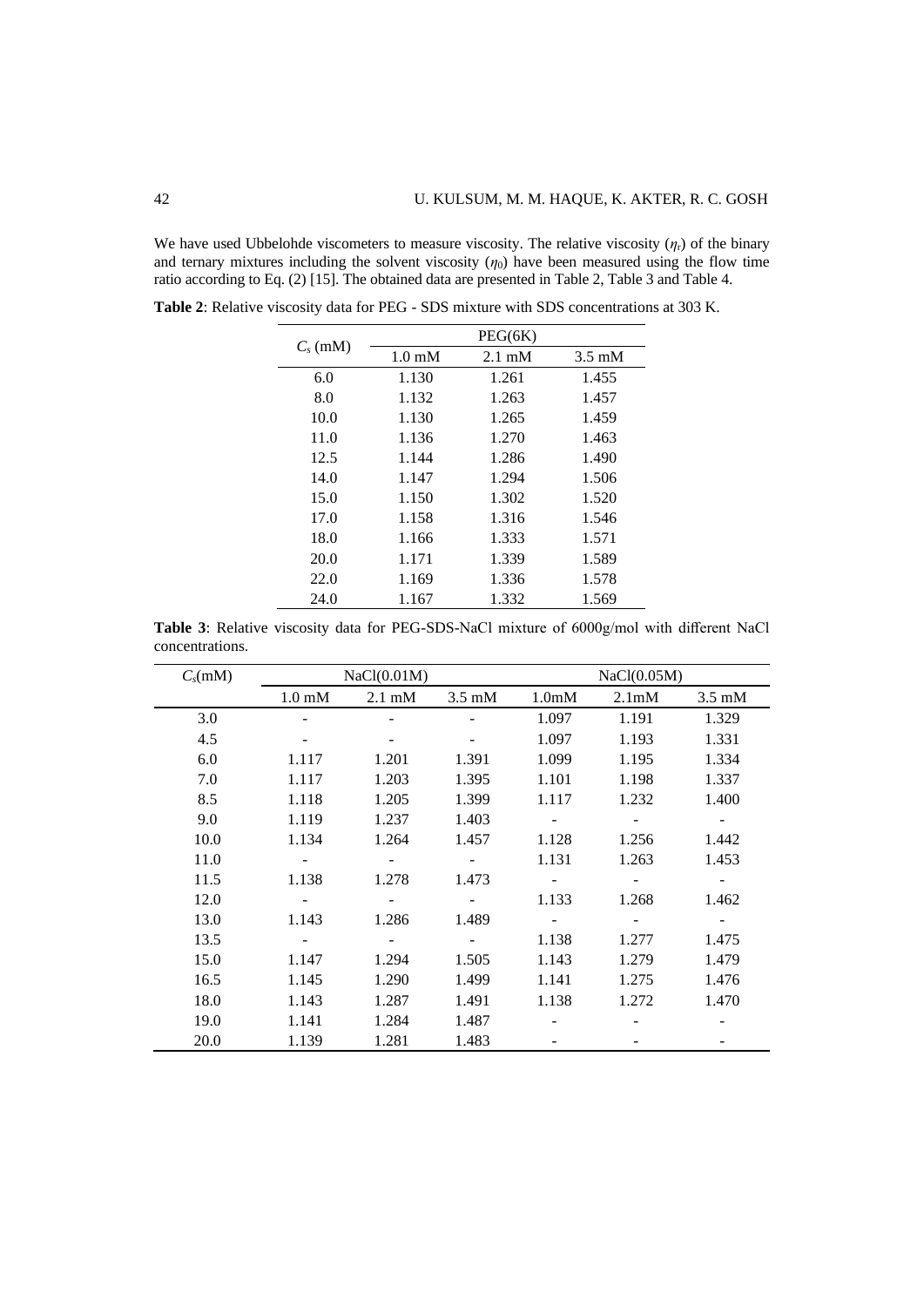| $C_s(mM)$ | NaI(0.01M)       |                  |                  | NaI(0.05M)       |                  |                  |  |
|-----------|------------------|------------------|------------------|------------------|------------------|------------------|--|
|           | $1.0 \text{ mM}$ | $2.1 \text{ mM}$ | $3.5 \text{ mM}$ | $1.0 \text{ mM}$ | $2.1 \text{ mM}$ | $3.5 \text{ mM}$ |  |
| 3.0       |                  |                  |                  | 1.093            | 1.188            | 1.327            |  |
| 4.5       |                  |                  |                  | 1.093            | 1.189            | 1.329            |  |
| 6.0       | 1.116            | 1.228            | 1.393            | 1.095            | 1.193            | 1.331            |  |
| 7.0       | 1.116            | 1.229            | 1.396            | 1.097            | 1.195            | 1.335            |  |
| 8.5       | 1.117            | 1.232            | 1.401            | 1.114            | 1.229            | 1.396            |  |
| 9.0       | 1.119            | 1.235            | 1.405            | $\sim$           | $\sim$ $-$       |                  |  |
| 10.0      | 1.131            | 1.262            | 1.453            | 1.127            | 1.254            | 1.438            |  |
| 11.0      |                  |                  | $\sim$           | 1.132            | 1.265            | 1.456            |  |
| 11.5      | 1.140            | 1.280            | 1.483            | $\equiv$         | $\sim$           |                  |  |
| 12.0      |                  |                  | $\sim$           | 1.138            | 1.275            | 1.475            |  |
| 13.0      | 1.145            | 1.291            | 1.501            | $\omega$         |                  |                  |  |
| 13.5      |                  |                  |                  | 1.140            | 1.281            | 1.486            |  |
|           |                  |                  |                  | 1.145            | 1.285            | 1.489            |  |
| 15.0      |                  |                  |                  |                  |                  |                  |  |
| 15.5      | 1.150            | 1.298            | 1.511            |                  |                  |                  |  |
| 16.5      |                  |                  |                  | 1.139            | 1.279            | 1.485            |  |
| 17.0      | 1.147            | 1.293            | 1.506            |                  |                  |                  |  |
| 18.0      | 1.145            | 1.289            | 1.500            | 1.136            | 1.274            | 1.481            |  |
| 20.0      | 1.143            | 1.285            | 1.494            |                  |                  |                  |  |

**Table 4**: Relative viscosity data for PEG-SDS-NaI mixture of 6000g/mol at different PEG, SDS and NaI concentrations.

A representative data for PEG concentration  $Cp = 2.1$  mM are also shown in Fig 1.



**Fig. 1**: Presents variation of measured relative viscosity data at 303 K for (a) NaCl (b) NaI salts at constant PEG concentration  $C_p = 2.1$  mM. Symbols circle, uptriangle and downtriangle represent viscosity data salt free, 0.01M and 0.05M salt solutions, respectively.

Fig. 1 presents the variation of measured relative viscosity data at 303 K with different SDS and salt concentrations. From salt-free PEG-SDS mixture (circle symbols) of Fig 1, it has been observed that, the relative viscosity data changes its slope (takes an upward turn) at around  $Cs =$ 10 mM (which is defined as CAC) and then finally decreases from around  $Cs = 20$  mM (which is defined as PSP). It has been also observed from the Fig. 1 that the addition of salt molecules to this mixture (up and down-triangles) decreases the viscosity as well as the CAC.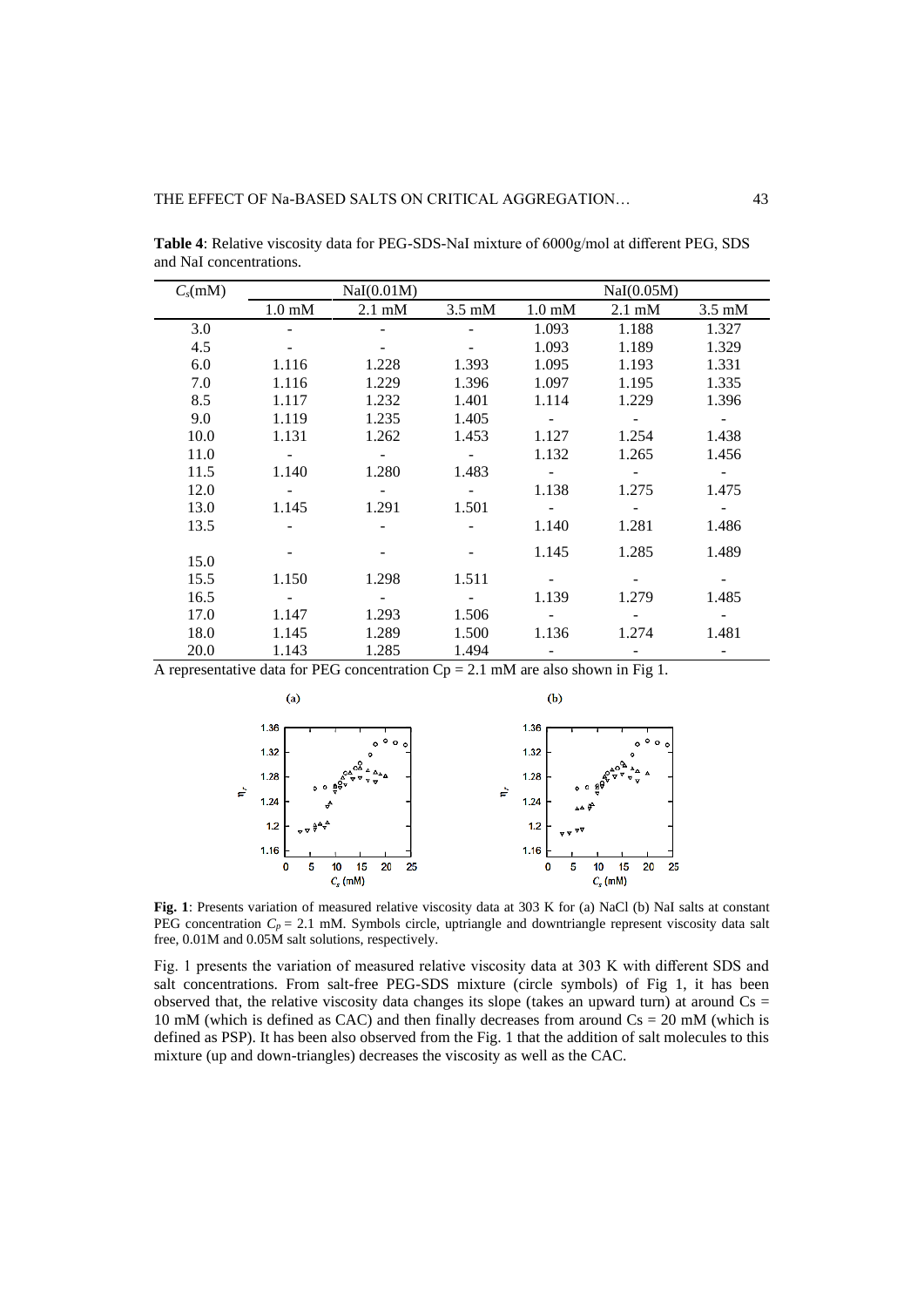To quantify the CAC concentration from viscosity data, we have applied Jiang model [6]. We should note here that, in order to establish a new viscosity equation for PEG-SDS mixture, Jiang et al. modified Cabane polymer micelle model [14] by considering the partially stretched chain structure of the polymer-surfactant complex caused by the static-electrorepulsion of the resident charge. In their model, the viscosity of the solution is expressed by the following equation.

$$
\frac{n_{SP}}{c_P} = \frac{A(1-\xi)^{0.5}}{c_P^{0.5}} + B\xi + D\xi^2 C_p
$$
\n(3)

where  $\eta_{sp}=(\eta_r -1)$  is the specific viscosity. The association coefficient,  $\xi$ , in Eq. (3), is defined as the ratio of the number of free segments to the number of complex segments and the parameter *A* is a function of  $l_B$ , *Z* and  $R_H$ . The symbol *Z* is related to the number of ionizable monovalent groups per polyion,  $R_H$  is the hydrodynamic radius of the polymer and  $l_B$  is Bjerrum length. The parameters, *A* and *ξ* in the above equation is used to explain the PEG-SDS interaction. From the model, we have also seen that it demands model parameters *B* and *D* as well which can be estimated from the following classic Huggins equation.

$$
\frac{n_{SP}}{c_P} = B + DC_p \tag{4}
$$

If we put *ξ* = 1, Eqn. (3) reduces to Huggins equation for pure polymer solution, and for *ξ* = 0, the equation reduces to the viscosity equation for pure polyelectrolyte solution [16]. To estimate parameters *B* and *D*, we have measured specific viscosity at 303 K for aqueous solution of 6000g/mol. From the fitting, the obtained values of *B* and *D* are 15.0 ml/g and 256.39 (ml/g)2, respectively. The fitting is shown in the Figure 2(a).



**Fig. 2**: Fittings of (a) Huggins equation, (b) Jiang model and (c) polynomial for CAC to the experimental data at  $\overline{T}$  = 303*K*. In (b), symbol squares, circles and uptriangles represent variation of *C*p at fixed  $\overline{C_s}$  = 10 mM,  $\overline{C_s}$  $= 12:5$  mM and  $C_s = 14$  mM, respectively.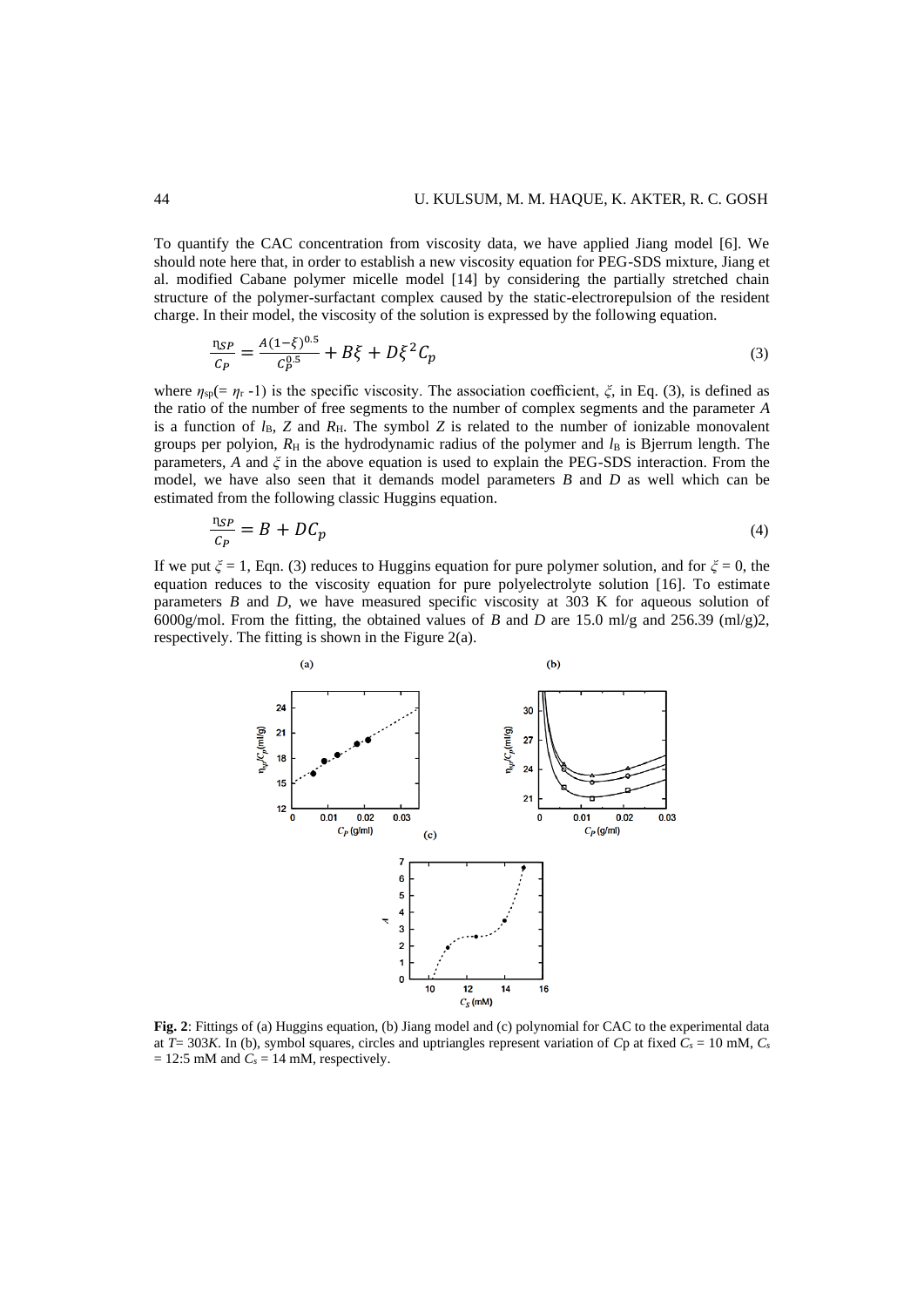We should note here that, Jiang et al. obtained the values of *B* and *D* are 18.7 ml/g and 150.4  $(m\log)^2$ , respectively for molecular weight of PEG 6000 g/mol. If we compare their data to the current study, we have seen that the value of *B* is close to this study whereas the value of *D* is deviated much. We have tried to fit their data but failed to distinguish which data had been used in their study to estimate *B* and *D*. To understand the interaction between the PEG and SDS, the parameters *A* and *ξ* are estimated from non-linear fittings of the above equation [Eq. (3)] to the obtained data in Table 2. The detail data with fitting is shown in Fig 2(b). The obtained parameters *A* and *ξ* using the viscosity equation (3) are listed in Table 5.

**Table 5**: A representation of *A* and *ξ* data obtained from PEG-SDS mixture

| $C_s(mM)$ | $M_w(6000g/mol)$ |       |  |  |  |
|-----------|------------------|-------|--|--|--|
|           | A                | ζ     |  |  |  |
| 10.0      | 1.79             | 0.890 |  |  |  |
| 11.0      | 1.90             | 0.894 |  |  |  |
| 12.5      | 2.56             | 0.931 |  |  |  |
| 14.0      | 3.51             | 0.964 |  |  |  |
| 15.0      | 6.67             | 0.989 |  |  |  |

From Table 5 we have seen that both the values of *A* and *ξ* increase with the surfactant concentration in the mixture. This increasing tendency is consistent with the model developed by Jiang et al. In Jiang model, the parameter *A* is given by

$$
A = (4\pi)^{-1.5} R_H I_B^{0.5} Z^2
$$
\n<sup>(4)</sup>

From the above Eqn. (5) it is seen that the parameter *A* depends on  $R$ <sup>*H*</sup>, *l<sub>B</sub>* and *Z* where *l<sub>B</sub>* is a function of temperature. With the increasing temperature, *l<sup>B</sup>* decreases but it remains constant at constant temperature. They predicted that *Z* will increase with the rise of the SDS concentration in the solutions i.e.  $Z / C_s$ . The more charges there bare on the complex chains, the more expansive the macromolecule chain is, which results in an increase of  $R_H$ .  $R_H$  is not only related to the inherent softness of polymer but also a function of charges *Z* on the macromolecule chains. Thus, under low surfactant concentration,  $R_H$  is proportional to  $C_s$ . They concluded that,  $A$  has an increasing tendency with the increase of  $C_s$  as A is proportional to  $C_s^3$ . Thus, we have chosen a polynomial function up to third order like  $A = a + bC_s + cC_s^2 + dC_s^3$  to fit the viscosity data to estimate CAC. The polynomial fitting for the plot of *A* vs  $C_s$  for 6000 g/mol at  $T = 303$  K is shown in the Fig. 2(c). From the fitting, we have obtained the value of CAC 10.2 for PEG 6000 g/mol which is consistent with our measured relative viscosity data from which it takes an upward turn for binding of SDS molecules to PEG chain. This consistency confirms that the Jiang model is working on the measured data properly.

Next, to see the effect of Na-based salts on PEG-SDS mixtures, we have applied the similar method to the viscosity data in Table 3 and Table 4 to find out the parameters *A* and using Eqn. (3). The corresponding fitting values of the parameters *A* and ξ are listed in Table 6 for NaCl 0.01M and 0.05M and NaI 0.01M and 0.05M concentrations.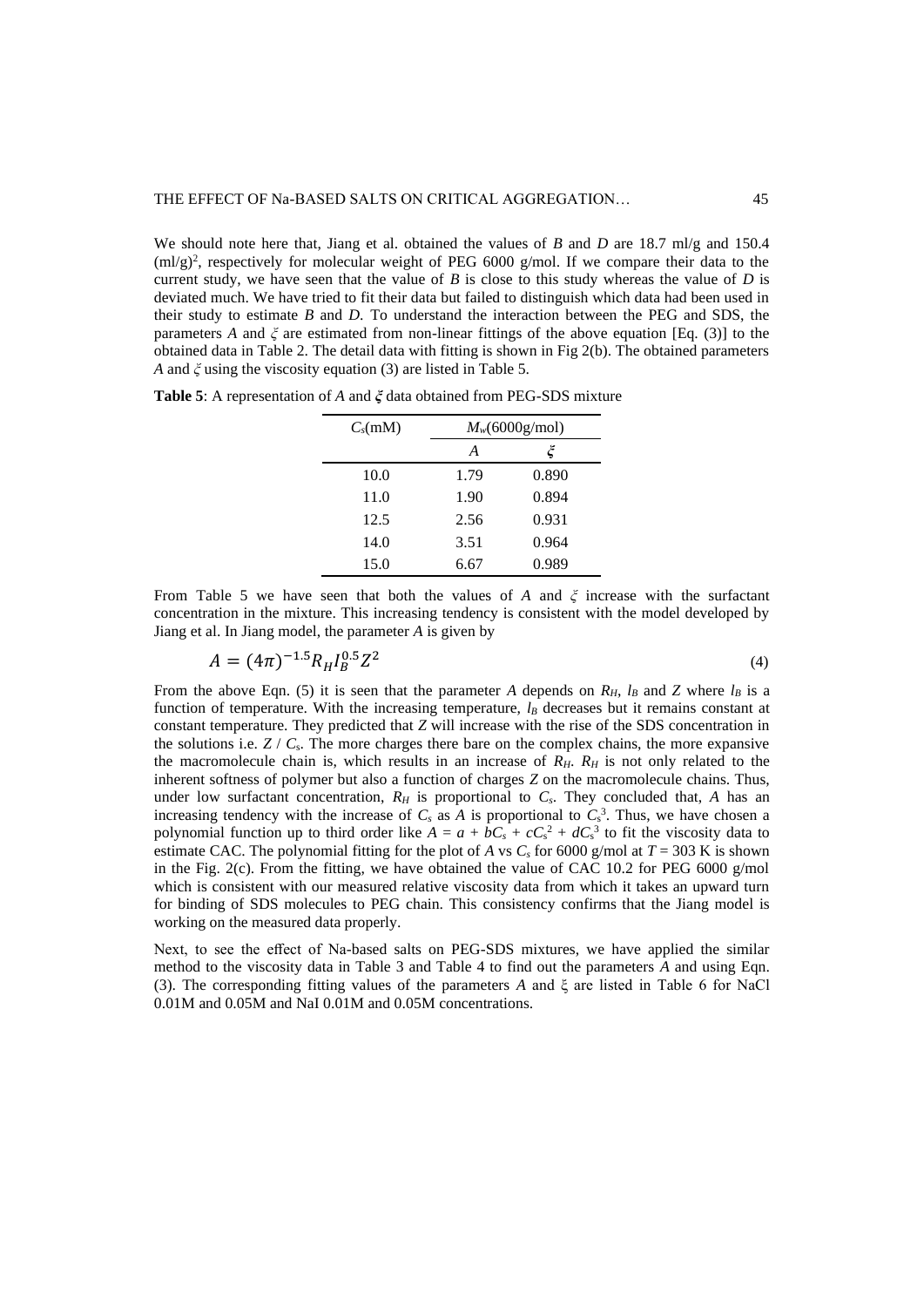**Table 6:** Representation of *A* and *ξ* data obtained from fitting of Jiang model to PEG-SDS-Salt mixture data.

|         | NaCl(0.01 M) |       |         |      | NaI(0.01 M)<br>NaCl(0.05 M) |         |      | NaI(0.05 M) |       |       |         |
|---------|--------------|-------|---------|------|-----------------------------|---------|------|-------------|-------|-------|---------|
| $C_{s}$ | A            |       | $C_{s}$ | A    | ζ                           | $C_{s}$ | A    | $\zeta$     | $C_s$ | A     | $\zeta$ |
| 9.0     | 1.18         | 0.804 | 7.0     | 0.79 | 0.690                       | 8.5     | 1.14 | 0.806       | 7.0   | 0.674 | 0.711   |
| 10.0    | 1.77         | 0.884 | 8.5     | 1.11 | 0.804                       | 9.0     | 1.17 | 0.808       | 8.5   | 1.02  | 0.810   |
| 11.5    | 2.14         | 0.917 | 10.0    | 1.53 | 0.875                       | 10.0    | 1.69 | 0.891       | 10.0  | 1.48  | 0.868   |
| 13.0    | 2.58         | 0.936 | 12.0    | 1.86 | 0.909                       | 11.5    | 2.38 | 0.933       | 11.0  | 1.55  | 0.839   |
| 15.0    | 3.39         | 0.961 | 13.5    | 2.17 | 0.922                       | 13.0    | 3.24 | 0.960       | 12.0  | 2.14  | 0.919   |

The polynomial fittings for each salt concentration are presented in Fig. 3.



**Fig. 3**: The polynomial fitting of parameter *A* vs SDS at constant temperature 303 K for PEG 6000g/mol for NaCl (a)0.01M (b) 0.05M and for NaI (c) 0.01M and (d) 0.05M.

From the fitting, we have obtained the required values of CAC for PEG 6000 g/mol for different Na-based salt concentrations and are listed in Table 7. From the Table 7 it is seen that the CAC value varies with salt concentrations. From Table 5 and Table 7, it has been also observed that for a particular SDS concentration, the association coefficient, *ξ*, decreases with the increase of salt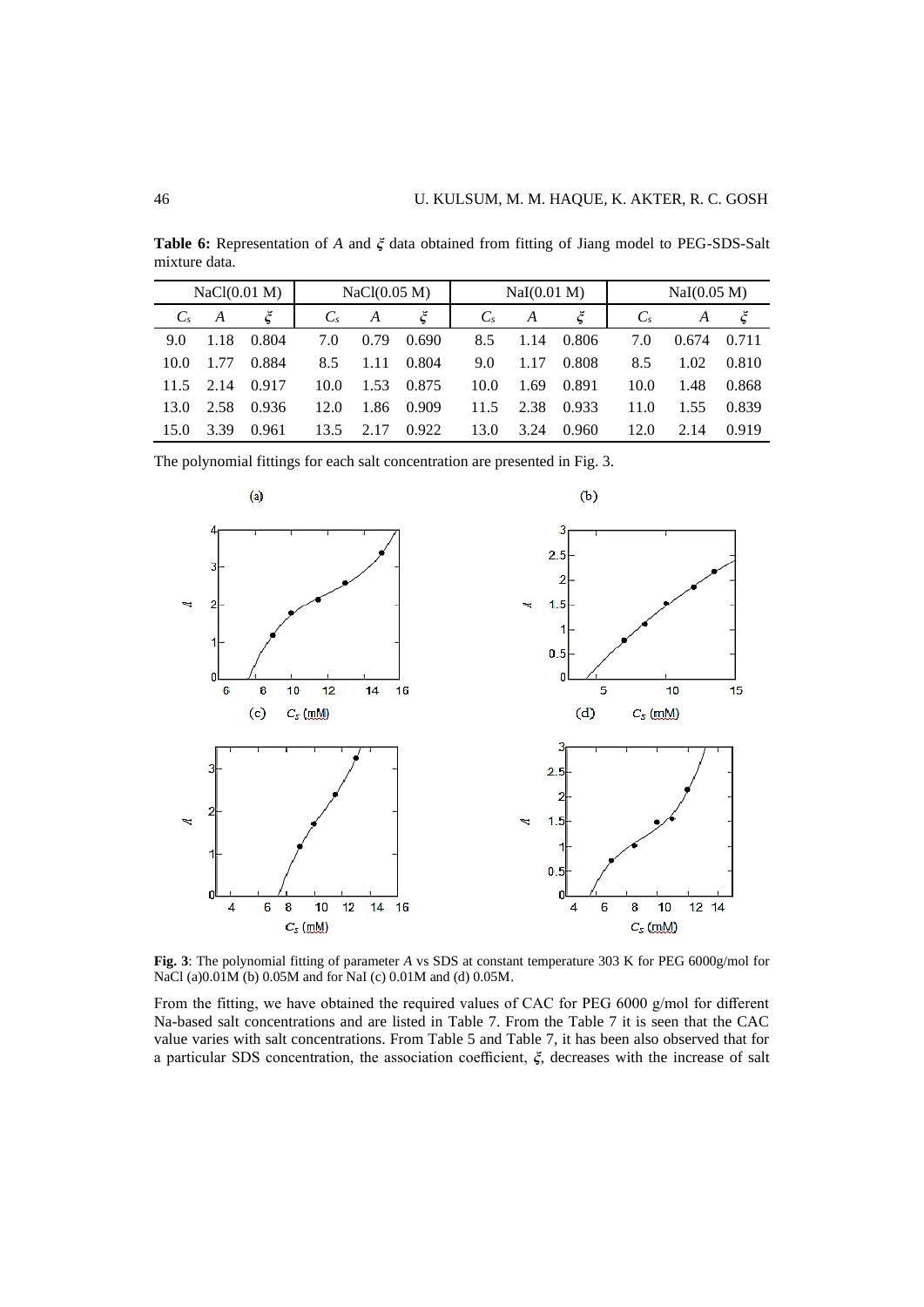molecules in the ternary mixture. In the Jiang model [Eq. (3)], *ξC<sup>p</sup>* and (1-*ξ***)***C<sup>p</sup>* were defined as the number of free segment and the number of SDS-PEG complexes in the ternary mixture. The decrement of *ξ* means the increased number of PEG-SDS complexes in the mixture. This behavior supports the aggregation of SDS to the PEG chain via induced attractive interaction. Here, salt molecule plays an important role which induces attractive interaction between PEG and SDS molecules. Due to this attraction, SDS molecule has started to bind with PEG chain at low concentration of SDS than that of PEG-SDS mixture. In other word, the value of CAC is shifted towards lower concentration of SDS and hence the value of CAC decreases with the increase of salt molecules in the mixtures. For NaCl, it is seen that the degree of attraction is little bit more than that for NaI. The probable reason may be as follows. In the crystallization of protein molecules from aqueous mixture of PEG and NaCl, the reagent PEG is used to induce attractive interaction between protein molecules and salt NaCl is used to reduce electrostatic repulsion between protein molecules and thus acts as screening agent of electrostatic interaction [17]. From the quantitative data of *ξ***,** in Table 7**,** with increased salt molecules indicates the more number of PEG-SDS complexes than that at low concentration of NaCl or NaI.

**Table 7**: Represents the values of CAC at temperature 303K and different salt concentration of NaCl and NaI.

| NaCl (M) | <b>CAC</b> | NaI(M) | CAC  |  |
|----------|------------|--------|------|--|
| 0.00     | 10.2       | 0.00   | 10.2 |  |
| 0.01     | 7.57       | 0.01   | 7.43 |  |
| 0.05     | 4.26       | 0.05   | 5.62 |  |

Since both SDS and PEG contain hydrophilic and hydrophobic parts, we can assume the similar phenomenon like the interaction in protein-PEG-salt mixture in this study. For effectiveness of salt molecules, there is a famous Hofmeister series where anions and cations have the rank of order [18]. In terms of the ion activity, it has been observed in the series that, Cl (chloride) ion is more effective than I<sup>-</sup> (iodide) ion. Since the cation Na<sup>+</sup> is fixed in the studied ternary mixture, the behavior of salt molecules is consistent.

## **4. CONCLUSIONS**

In this study, we have studied the effect of Na-based salt molecules on critical aggregation concentration (CAC) of PEG-SDS mixtures in nano-pure water. To investigate the interaction between PEG, SDS and Salt (NaCl, NaI) molecules, we have estimated the critical aggregation concentration (CAC) by applying modified Jiang model. From estimated CAC data, we observe that CAC values decrease almost linearly with increasing salt concentrations. Therefore, we can conclude that salt molecules favor the binding of surfactant molecules to the PEG chain.

## **ACKNOWLEDGEMENTS**

The authors are grateful to the Ministry of Science and Technology for funding the newly installed experimental setup viscometer precision bath (Model: VB-1423) with 3 (three) Ubbelodhe viscometers at polymer physics laboratory, Physics Department, University of Dhaka.